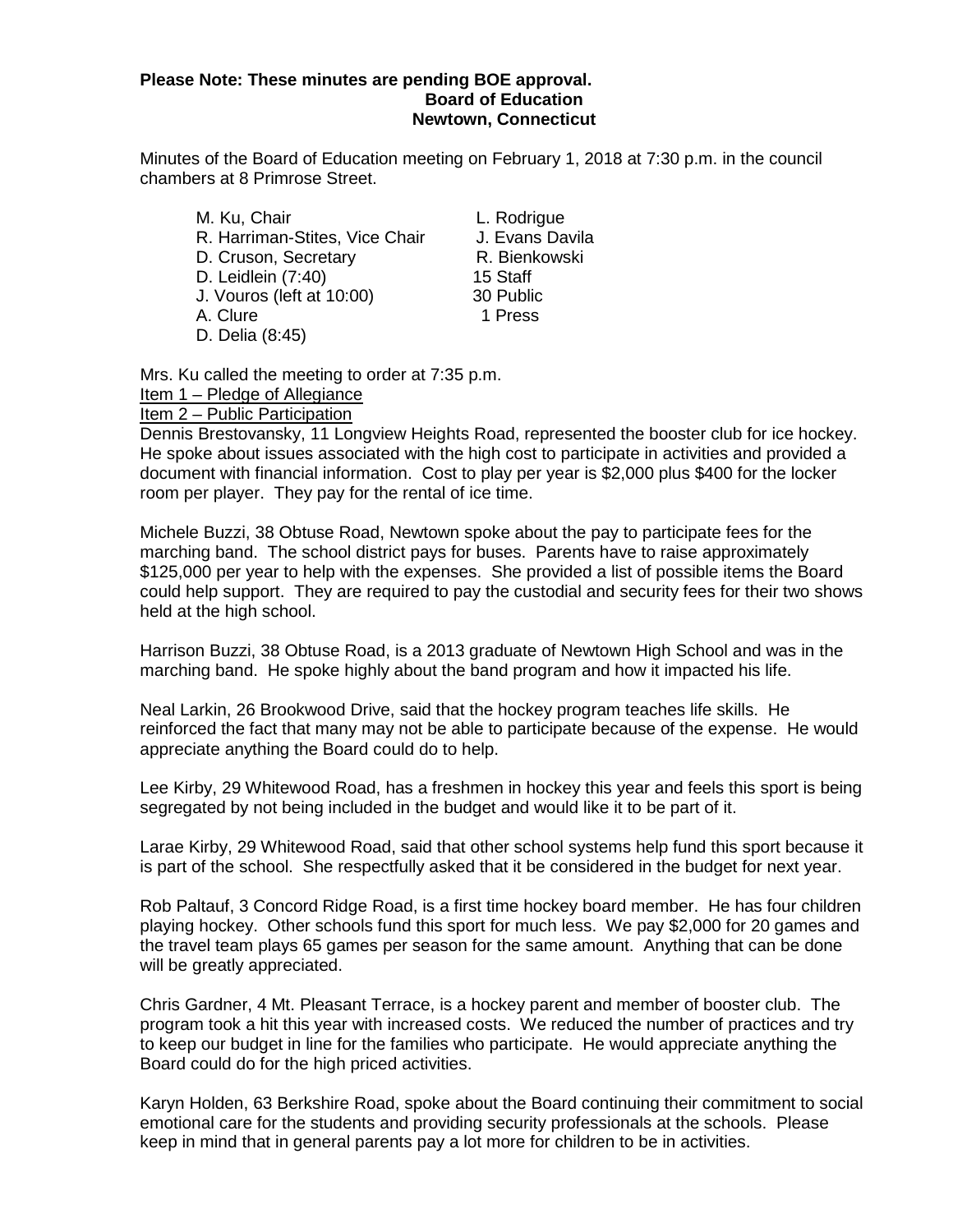Dan Honan, 68 Main Street, talked about a contingency for special education. He supports whatever the Board can do for special ed students and he would support the contingency.

### Item 3 – Discussion and Possible Adoption of the 2018-2019 Budget

Mrs. Ku stated that this budget is a culmination of hundreds of hours of preparation by a multitude of people. The Board of Finance is expecting a presentation on February 12 with their public hearing being held on February 15.

Dr. Rodrigue said that this budget proposal is a sound and reasonable approach and thanked everyone involved. It is based on a clear philosophy of preparing students for the future. Our primary goal is the overall well-being of all students.

MOTION: Mrs. Harriman-Stites moved that the Board of Education adopt the Superintendent's recommended budget for \$75,990,687. Mrs. Leidlein seconded.

Mr. Bienkowski spoke about the five technical adjustments for the budget which included the academic resource center which will be grant funded for \$20,000, restoration of the network specialist position which will not be shared with the town for an increase of \$15,000, the high school science supplies for Project Lead the Way funded by a grant for \$7,500, two Hawley projects that can be funded from the Hawley Fund for \$25,000 to replace the front sidewalk and gym floor repairs, and to adjust the propane fuel for the vehicles for \$15,444 and putting in an additional \$0.20 per gallon. The total adjustments show a reduction of \$22,056 to the bottom line.

MOTION: Mrs. Harriman-Stites moved that the Board of Education amend the motion to accept the technical adjustments as presented. Mr. Vouros seconded.

Mr. Clure thanked the Mary Hawley Society for their donations to the town. Mrs. Harriman-Stites wanted to make sure we received a contact or award letter for the grants we received.

Mr. Bienkowski said that we did and there are some grants we are waiting to hear about. Mrs. Harriman-Stites said this is an example of what it meant to invest in hiring a grant writer. Dr. Rodrigue stated that Kristen Larsen was our grant writer. Motion passes unanimously.

MOTION: Mr. Clure moved to freeze the rates that we currently charge for pay to participate. Mr. Cruson seconded.

Mr. Clure said that next year after the family cap we would receive \$100,000. Knowing we reduced it then some of the savings could be spread to other pay to participate fees. Mr. Vouros asked how that would help the various groups we've discussed in the past and what is the best way to approach this so it is discussed equitably and fairly.

Dr. Rodrigue said we made the move last year to ease the burden for parents. These recommendations to these activities have just come forward. The issue is that it is not equitable. We need to stop and audit everything we offer for activities. We reduced the pay to participate but cautioned that we need to take a critical look but we need some time. We have to look at the entire curriculum of sports and everything involved.

Mr. Cruson said he agreed that there needs to be a larger discussion about activities in general. If we don't put it on pause while we take that time and continue to let it go down we have backed ourselves into a corner with no income but he sees the benefit of this motion. Mrs. Leidlein agreed that it warrants a much longer conversation so she would support that.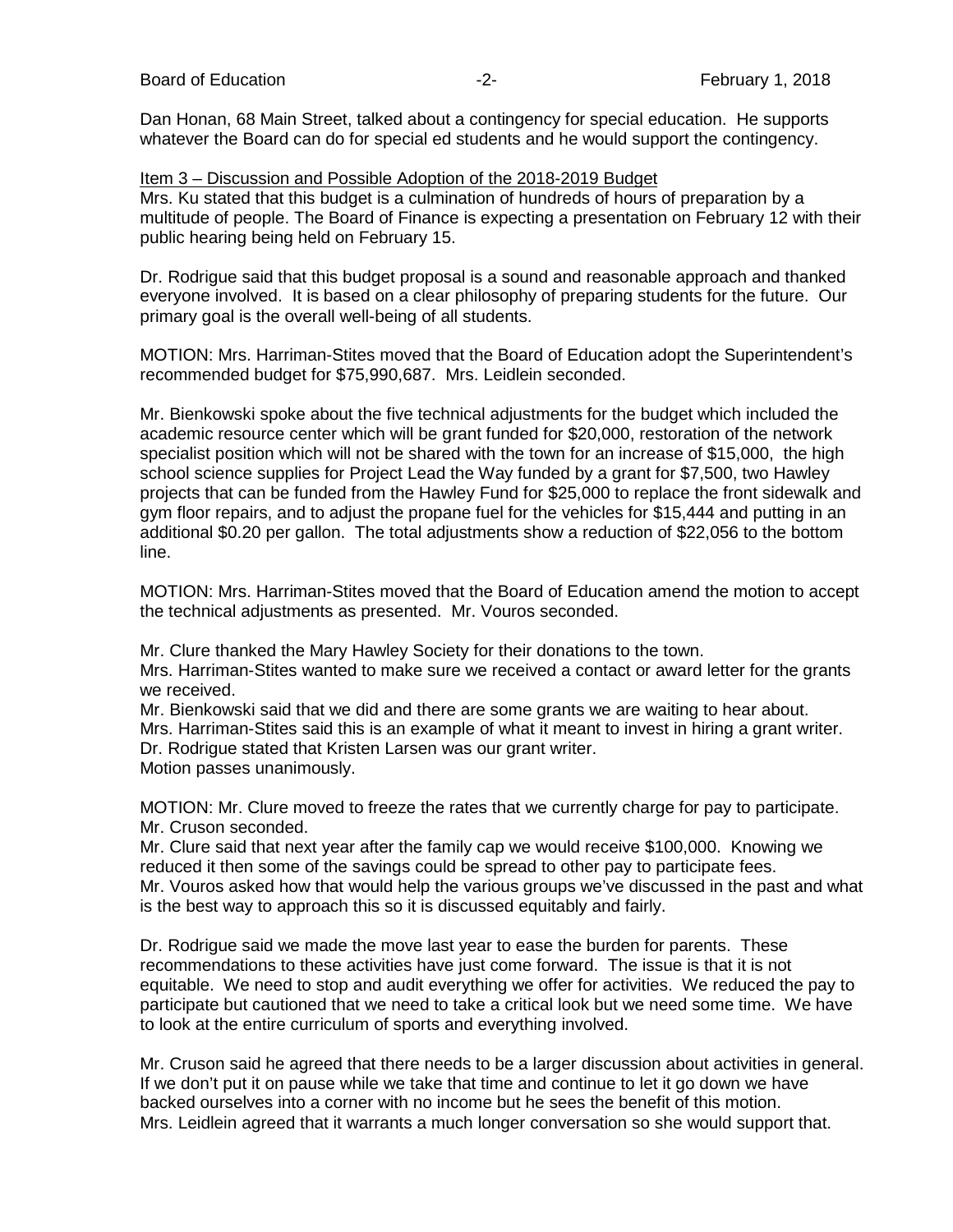Mr. Vouros said that pay to participate expires after a number of years and we take over that expense.

Mrs. Ku said it was a five-year plan and we are now in year two.

Mr. Vouros wants to be sure everyone understands the dilemma that after year five it adds to our budget. After a discussion it could turn out that everyone would be charged the same amount.

Mrs. Ku said that it could but felt we should stop where we are, re-evaluate and have a selfstudy.

Mrs. Harriman-Stites was concerned about freezing it now.

Mr. Cruson said we have heard from areas that would benefit for added support. He would need time to consider removing the fee completely but sees both sides.

Mrs. Ku feels we will be providing a benefit staying with the plan we decided.

Mr. Clure struggles with not fully understanding the different fees for the activities and feels it was important to feeze it now and take a bigger look at what to do.

Dr. Rodrigue said that's the reason for her caution. We want to analyze the program to look at all sports and activities.

Mrs. Leidlein wondered if we could cap everyone at the same fee of \$150 and increase the expected cost by \$20,000.

Mr. Bienkowski said if this motion was approved it would reduce the budget by \$23,000.

MOTION: Mrs. Leidlein moved to amend Mr. Clure's motion that \$20,000 be allocated between sports that are not funded by the Board of Education budget which include unified sports, ice hockey, gymnastics, boys volleyball and girls golf.

Mr. Bienkowski said we have 60 sports teams and 10 we support for 30,000 or more but we have nine that are \$30,000 for each one. The other 50 sports are funded between \$4,000 to \$27,000.

Mrs. Harriman-Stites felt we should vote on Mr. Clure's amendment and then discuss adding funding.

Mrs. Ku agreed and indicated that because Mrs. Leidlein's motion had not been seconded that it was not on the table and we could return to Mr. Clure's motion.

Vote on Mr. Clure's motion to freeze current rates. 4 ayes, 3 nays (Mrs. Ku, Mrs. Harriman-Stites, Mr. Vouros) Motion passes.

MOTION: Mr. Clure moved to add \$15,000 specifically for ice time for the ice hockey team. Mr. Cruson seconded.

Mr. Clure said we should provide funding where they play and it should be part of our overall budget.

Mrs. Harriman-Stites said it was mentioned that the Board doesn't support hockey but we do spend \$30,000 for that sport. She wants to be sure everyone is aware that we have a large line item for hockey. We can probably do more but we are supporting it.

Mr. Cruson was unsure about this motion. We said we have to have a large discussion about extracurricular activities. If we do this for one sport before we have the discussion then why aren't we doing it for other sports.

Mr. Vouros agreed.

Mr. Delia said for many sports we don't pay for their facility. If we go down this road it will be for other sports also.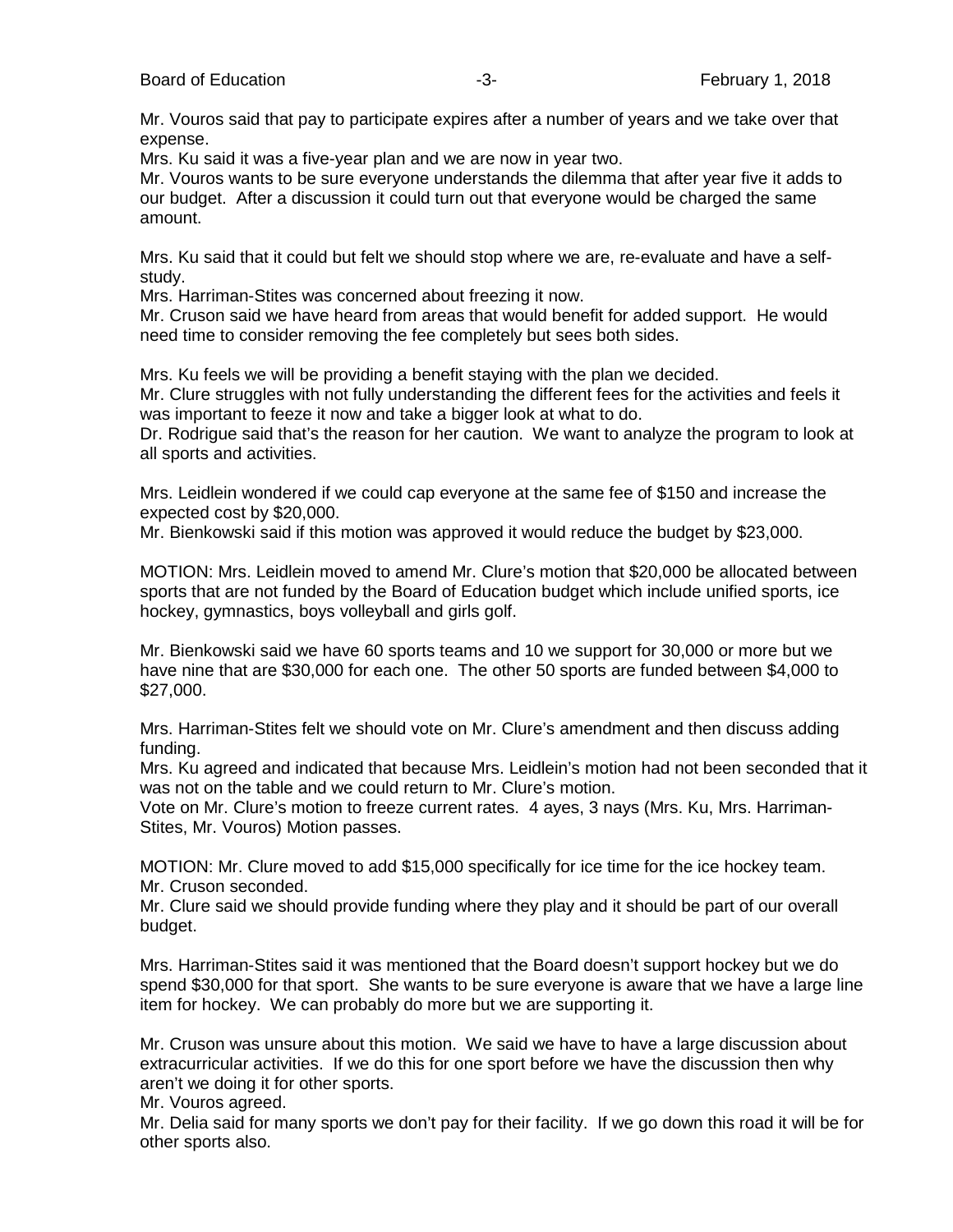Board of Education **Francisco Contract Contract Contract Contract Contract Contract Contract Contract Contract Contract Contract Contract Contract Contract Contract Contract Contract Contract Contract Contract Contract Con** 

Mrs. Harriman-Stites agreed.

Mr. Delia felt we need to talk about equity, participation and longevity. Vote: 2 ayes, 4 nays (Mrs. Harriman-Stites, Mr. Cruson, Mrs. Leidlein, Mr. Vouros) 1 abstained (Mrs. Ku due to a conflict of interest) Motion fails.

MOTION: Mr. Clure moved to add \$20,000 to be equitably shared by unified sports, ice hockey, gymnastics, boys volleyball and girls golf. Mrs. Leidlein seconded. Mr. Clure feels there is ample time to have the discussion in planning for this money and it shows our support.

Mrs. Harriman-Stites feels she doesn't have enough information on the needs of the other sports.

Mrs. Leidlein said we don't have the facilities for these groups to practice.

Mr. Memoli said we pay for the transportation to those facilities for those sports. Unified sports are all on campus. There is no funding for boys volleyball but this year the coaches will be funded by the Board of Education. We use NYA for track.

Mr. Vouros said it is very important that we have a huge discussion on this. No one has said we are opposed to helping all of these organization but we need to have more information to make intelligent and informed discussions.

Mrs. Harriman-Stites said she was not in favor of this amendment but would be in favor of turning this over to the athletic director. She was not sure if unified sports needed this. The amendment is too specific for her to support.

Mr. Delia agreed but we should add a little to the budget and take time to decide how to best spend it.

MOTION: Mr. Delia amended Mr. Clure's motion to allocate \$20,000 to sports where we don't provide the venue or practice or home games. Mr. Clure accepted the amendment to the motion.

Mr. Bienkowsk said it will be very hard to manage this intent because we don't have specific directions on the sports we support.

Mrs. Harriman-Stites said we are already covering the venue for some sports.

Dr. Rodrigue said we have to take the time to make this equitable and was concerned that we will miss some sport or activity because they haven't asked for help.

Mrs. Harriman-Stites said we could ask the athletic director to work with us and parents to ease the financial burden. To allocate money to a specific line is not prudent at this time. Mr. Memoli said he will take a broader perspective in looking at his budget for this.

Vote on the amended motion: 2 ayes, 5 nays (Mrs. Ku, Mrs. Harriman-Stites, Mr. Cruson, Mrs. Leidlein, Mr. Vouros) Motion fails.

Mrs. Harriman-Stites asked if the \$23,000 would go to the athletic department to which Mr. Bienkowski said it would.

MOTION: Mr. Delia moved to reduce the maintenance supplies by \$10,000. Mrs. Harriman-Stites seconded.

Mr. Delia wants to see more certainty in the budget amounts.

Vote: 5 ayes, 2 nays (Mrs. Leidlein, Mr. Vouros) Motion passes.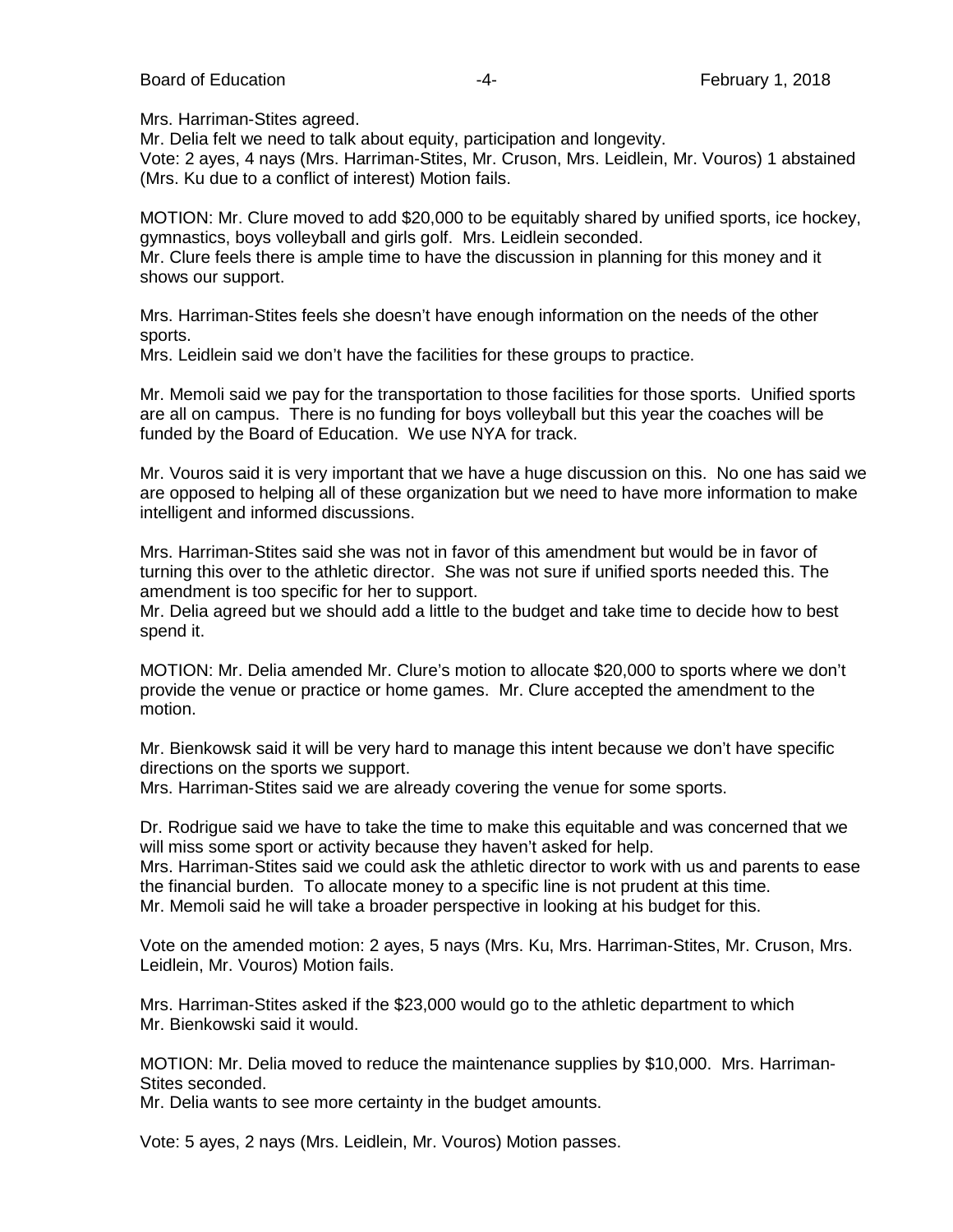MOTION: Mr. Cruson moved to add \$15,000 to the network specialist salary to bring it to a \$90,000 position. Mrs. Ku seconded.

Mr. Cruson was disappointed this postion would not be a shared service with the town for a higher salary. It is important that we have the proper knowledge base for this position. Mrs. Harriman-Stites asked if we increased the salary if there would also be an increase in the fringe benefits.

Mr. Bienkowski said there would not.

Mr. Clure struggled with this as there are other items he wanted to support and asked if there was a way to have a contingency fund. He was disappointed it would not be a shared service with the town.

Vote: 5 ayes, 2 nays (Mr. Clure, Mr. Delia) Motion passes.

Mrs. Harriman-Stites stated that she was surprised that the marching band had to pay for using the fields since they are a school activity.

Mr. Bienkowski said the custodial fees are in Mr. Faiella's budget and security overtime is in Mr. Pompano's budget..

MOTION: Mrs. Harriman-Stites moved to increase the budget by \$3,600 from the facilities department and security department to cover the fees for the two home shows for the marching band. Mr. Clure seconded.

Mr. Clure wholeheartedly supports the marching band and appreciated the input from those who spoke.

Mr. Delia asked if this could be allocated to the marching band.

Mr. Bienkowski said it would go to the marching band.

Vote: Motion passes unanimously.

MOTION: Mr. Delia moved to add \$2,000 for the marching band drill writing to the budget. Mr. Clure seconded.

Mr. Delia feels the band is incredible and impacts far beyond our walls.

Mr. Cruson is in favor of support the marching band but this falls under the fact that we need to look at all activities.

Mrs. Ku agreed that this is one of those items where we will have other groups come forward. We need to look at activities across the board.

Vote: 2 ayes, 4 nays (Mrs. Ku, Mrs. Harriman-Stites, Mr. Cruson, Mrs. Leidlein) Motion fails.

MOTION: Mr. Clure moved to add to the budget \$2,000 to provide dry cleaning for the uniforms of the marching band. Mr. Delia seconded.

Mr. Clure feels this is helping toward the longevity of the uniforms since we invested in them. Mr. Cruson asked if there were other groups that we purchase and maintain uniforms for. Dr. Rodrigue said there is some reconditioning of uniforms on the athletic side. We can get a list of what we cover.

Vote: 3 ayes, 3 nays (Mrs. Ku, Mrs. Harriman-Stites, Mrs. Leidlein) Motion fails.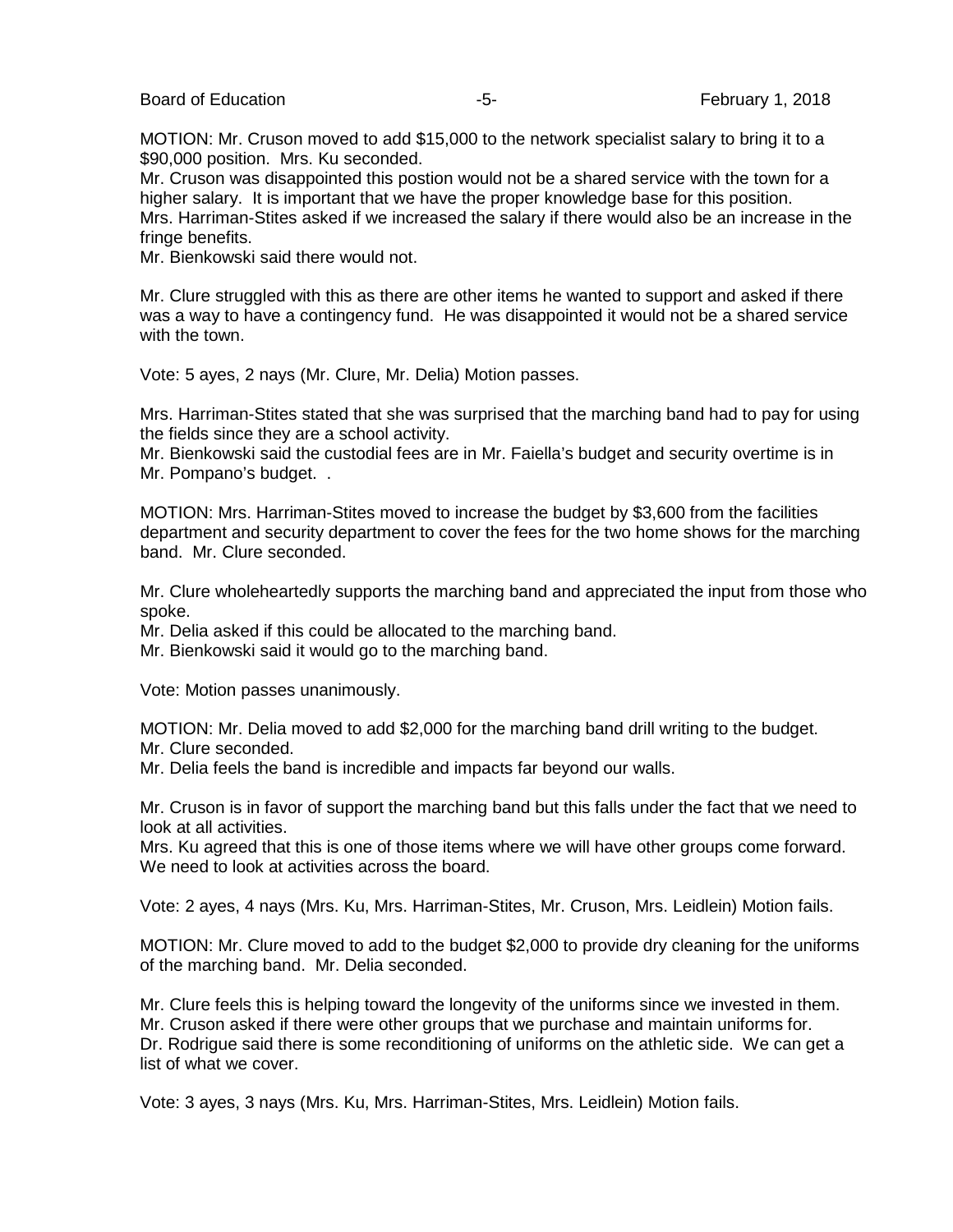Board of Education **Francisco Community** Control Community Control Community Control Control Control Community Control Control Control Control Control Control Control Control Control Control Control Control Control Control

MOTION: Mrs. Harriman-Stites moved to reduce the administration line for the Sandy Hook School budget line for assistant principal and move it to lead teacher to be in line with the other elementary schools. Mrs. Leidlein seconded.

Mrs. Harriman-Stites said it was time for us to look at having the same administrative staff at each elementary school since enrollment doesn't support that position.

Mr. Delia asked about the separation allowance.

Dr. Rodrigue said if an administrator is in a particular role and there is a reduction it means that if that person cannot find a comparable position with a comparable salary we would pay 75% of that differential between both salaries. We have been looking at lead teacher roles and responsibilities. There is one opening for a principal which would be open to internal staff.

Mr. Cruson was in favor of equalizing across the district. He doesn't have enough data to feel comfortable making this decision and would like the discussion in the near future. Mrs. Leidlein said the decision to create the assistant principal at Sandy Hook School was done for a reason with the understanding that it would be relooked at with changing enrollment. She would recommend reverting back to having a lead teacher at Sandy Hook School.

Mrs. Ku said we have had this conversation and feels it's time to make this change. We want to do what is best and in the interest of equity it is time to do so.

Vote: 5 ayes, 1 nay (Mr. Cruson) Motion passes.

MOTION: Mr. Clure moved to increase the athletic budget by \$12,000. Mrs. Ku seconded. Mr. Clure said this would be a benefit once we have the discussion regarding equity between the sports.

Mrs. Ku said that is anticipating in the future discussion that there will be a recommendation that sports that don't have to pay to participate will be asked to pay. Mr. Clure said putting in that amount will help even the playing field.

Vote: 2 ayes, 4 nays (Mrs. Ku, Mrs. Harriman-Stites, Mr. Cruson, Mrs. Leidlein) Motion fails.

MOTION: Mr. Clure moved to increase the high school music budget by \$5,000. Mr. Delia seconded.

Mr. Clure felt it was important to support a group that helps a large number of students.

Vote: 2 ayes, 4 nay (Mrs. Ku, Mrs. Harriman-Stites, Mr. Cruson, Mrs. Leidlein) Motion fails.

MOTION: Mrs. Harriman-Stites moved to increase the special education budget by \$100,000 to offset unforeseen expenses during the budget year. Mrs. Ku seconded.

Mrs. Harriman-Stites said this will ensure that we are better prepared for special education costs and what is not spent will go into non-lapsing account. This is a common practice in other towns.

Mr. Delia asked if special education had a non-lapsing fund.

Mr. Bienkowski said we have a non-lapsing fund which can be used for special ed expenses. We would have to tell the Board of Finance that we wanted to spend it for special ed purposes. If it is part of the budget he needs to talk to the town financial director to see if there is another way we can designate this. He was not sure if they can do that before the end of the fiscal year.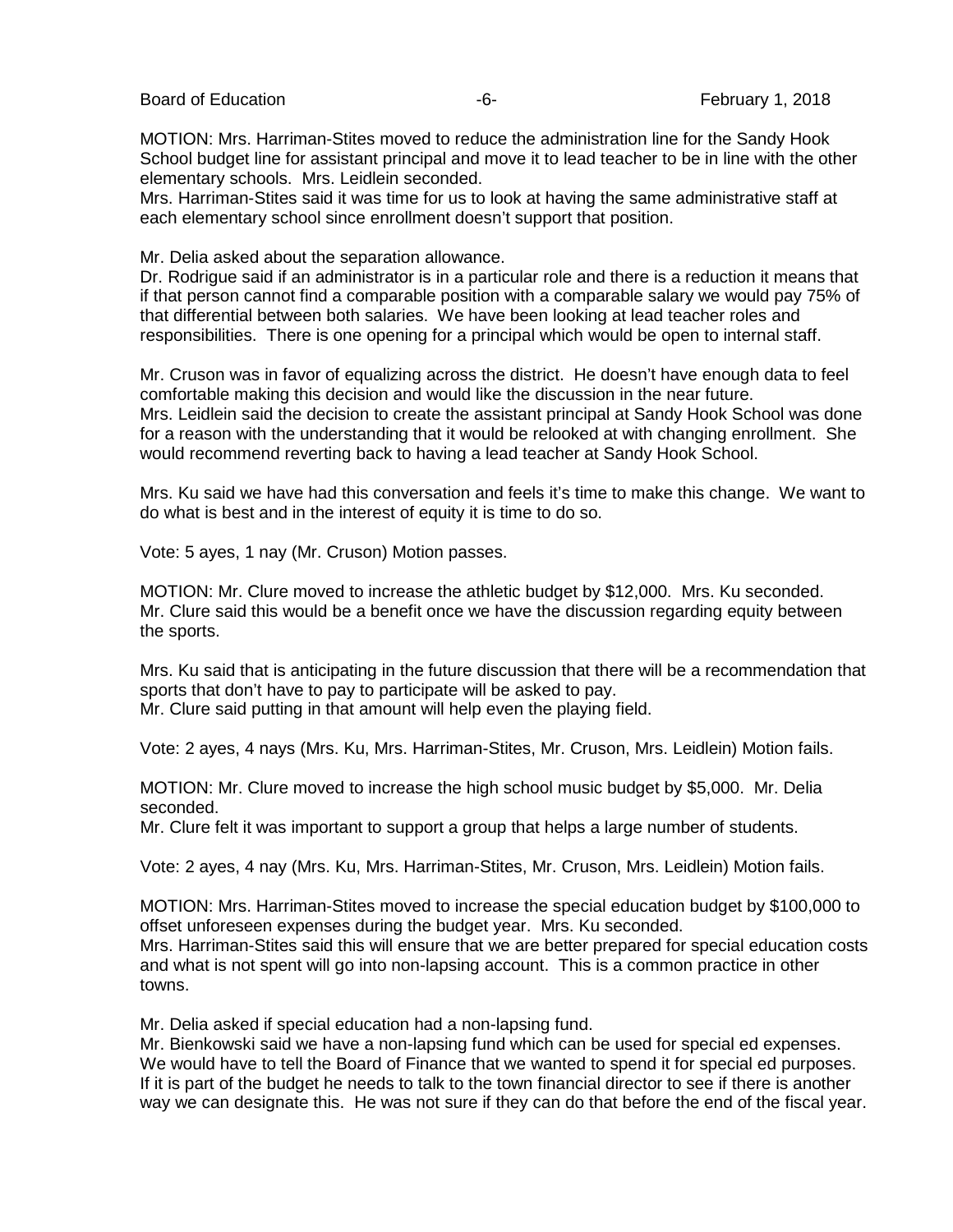Board of Education **Francisco Community** 1, 2018

Mrs. Leidlein asked if direction could be given to the administration that this money cannot be put up for movement between line items and no transfers can be made during the budget cycle so we can watch that section.

Mr. Bienkowski said the Board approves all transfers if that was necessary.

Mr. Clure asked how Mrs. Harriman-Stites came up with that amount.

Mrs. Harriman-Stites felt it was a reasonable amount that could make a difference but not have too much of a budget impact.

Mr. Clure wants to support it but we might want a bigger discussion regarding possible trends and how other districts look at their special ed costs. It would be good to know how we did in years past.

Mrs. Leidlein referred to page 26 which shows how special education costs have gone up over time. It is time to look at our special ed funding so there is money when we have shortfalls. If we need it, it will be there and if not it will be put into an account.

Mrs. Harriman-Stites feels that a line item like this supports all students in the district.

Vote: 4 ayes, 2 nays (Mr. Clure, Mr. Delia) Motion passes.

MOTION: Mrs. Leidlein moved that the Board of Education amend the original motion to adopt the Superintendent's recommended budget for a total of \$76,054,231. Mrs. Harriman-Stites seconded. Motion passes unanimously.

MOTION: Mrs. Leidlein moved that the Board of Education direct the business office to prepare the final budget and authorize the Director of Business to make any technical and arithmetical changes. Mr. Delia seconded. Motion passes unanimously.

### Item 4 – Public Participation

Karyn Holden, 68 Berkshire Road, said that regarding the assistant principal position at Sandy Hook School referred to page 43 of the budget book where it addresses these positions. She hears elementary principals talk about behavioral needs. Most districts are going to assistant principals and we are going backwards. With new mandates and curriculum coming in it might be more advantageous to have assistant principals in all elementary schools.

Dan Honan, 68 Main Street, thanked the Board for the contingency for special education. Being a Board member is more than attending meetings. If the members who brought up certain items had spoken to the people involved it would have saved a lot of time tonight. Need to be more prepared.

Mrs. Ku thanked the Superintendent, Director of Business, Assistant Superintendent and all who have been here to discuss the budget and appreciated the Board members for their dedication.

MOTION: Mr. Delia moved to adjourn. Mrs. Harriman-Stites seconded. Motion passes unanimously.

Item 5 – Adjournment

The meeting adjourned at 11:30 p.m.

Respectfully submitted:

 Daniel J. Cruson **Secretary** 

\_\_\_\_\_\_\_\_\_\_\_\_\_\_\_\_\_\_\_\_\_\_\_\_\_\_\_\_\_\_\_\_\_\_\_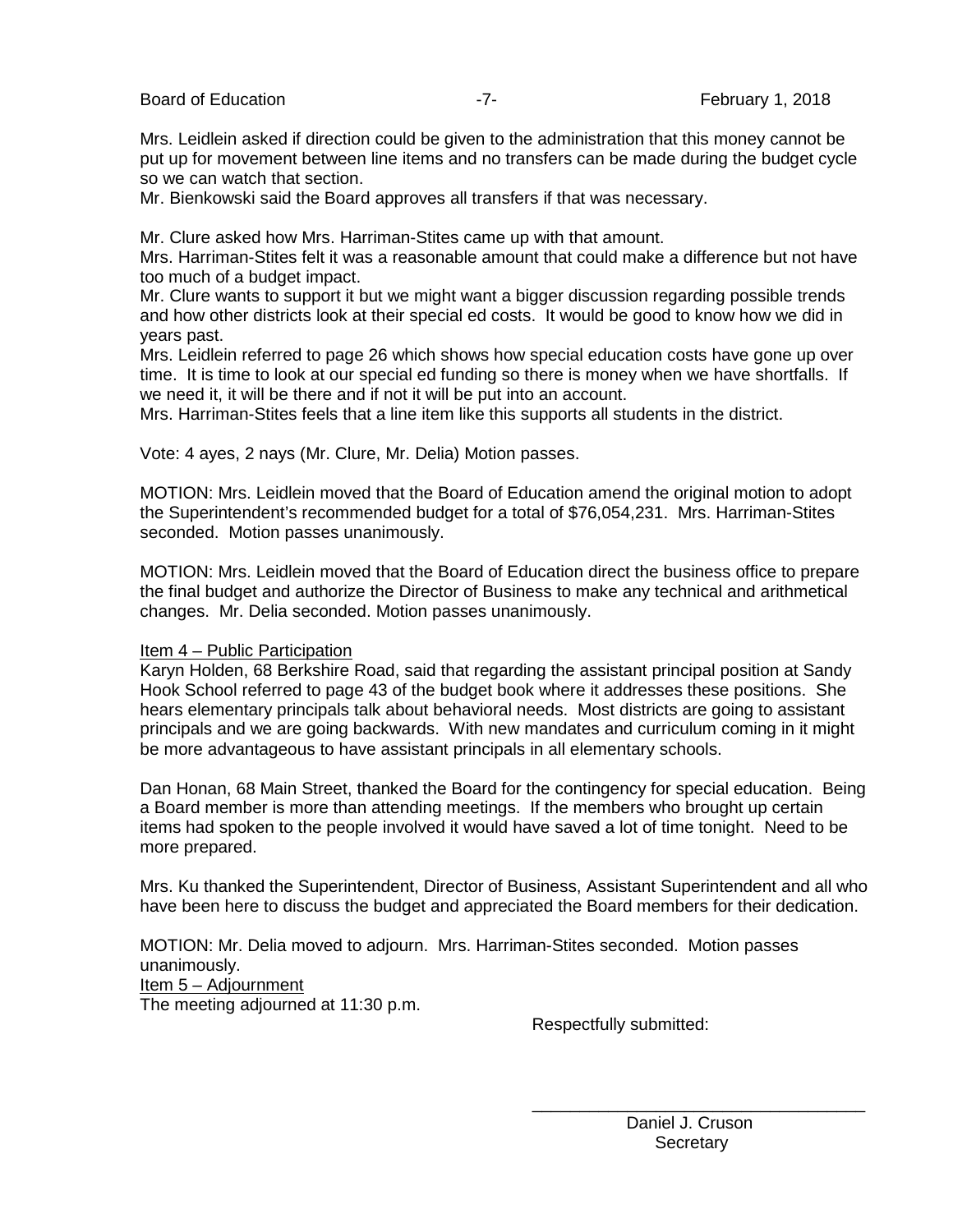# A perspective on high cost pay to play activities

**Boys Ice Hockey Example**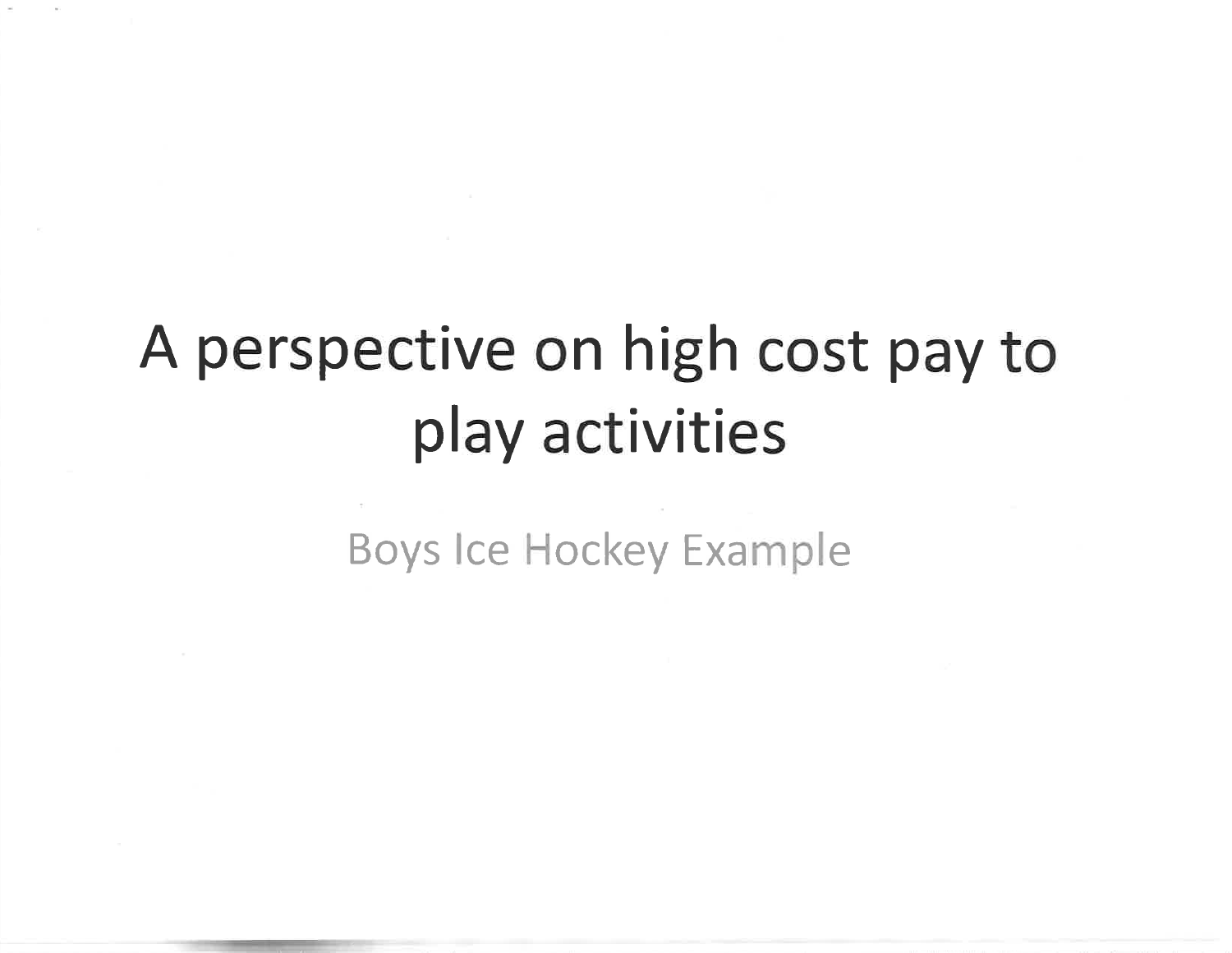## 2017 / 2018 Hockey Pay to Play

Costs falling outside Board of Education Budget

- Pay to play is approx. \$1,980 per player
	- Equipment adds another \$1,800 \$2,400
- Costs have increased annually
	- Largest line item ice time increasing  $6.5\%$ /year
		- \$117 per player impact for this season
	- Declining roster sizes, may be due to growing costs
		- \* Impact is \$351 per player for this season
- Pay to play not credited toward family maximum
	- No portion of hockey pay to play fee comes back to NHS
- Perspective on pay to play fee reduction initiative for other sports
	- Year 1 target is \$30 to \$40 / sport growing to \$160 / sport by year 5
	- Hockey cost increases are growing faster than this reduction
	- Year 1 impact of reduction is  $$30,450 = 56\%$  cost of a program like hockey
	- Year 5 impact of reduction is  $$153,200 = 2.8$  X cost of a program like hockey

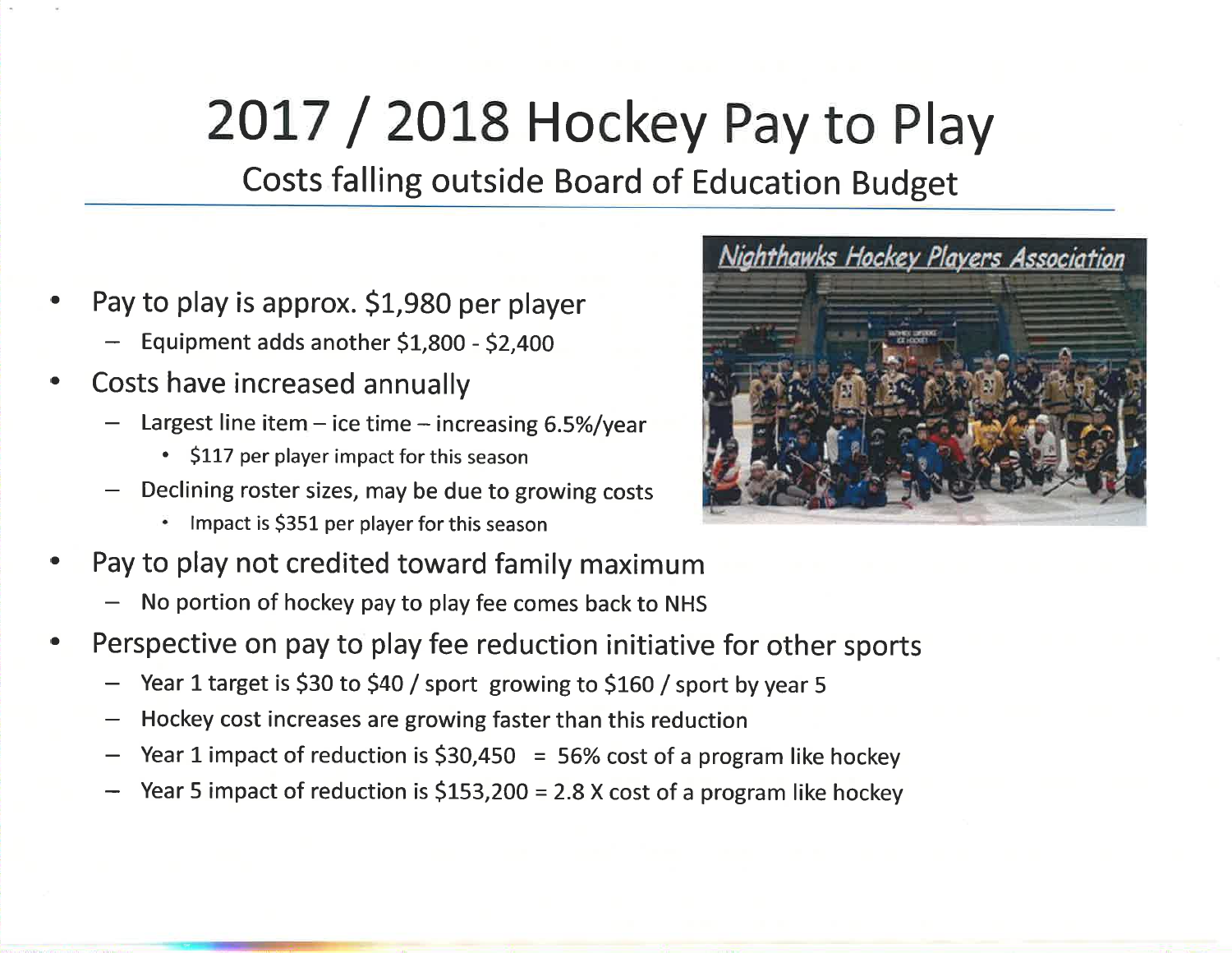## Newtown Boys Ice Hockey - Costs born by players / player families

Pay to Play Fee 2017/2018 Season = \$1,980 per player on average



Note - Hockey pay to play fee does not count toward family cap for other sports

5 year pay to play cost fee reduction plan

| Year $1$ impact = | \$30,450  | 56% | the cost of the hockey program       |
|-------------------|-----------|-----|--------------------------------------|
| Year 5 impact $=$ | \$153,200 |     | 2.8 X the cost of the hockey program |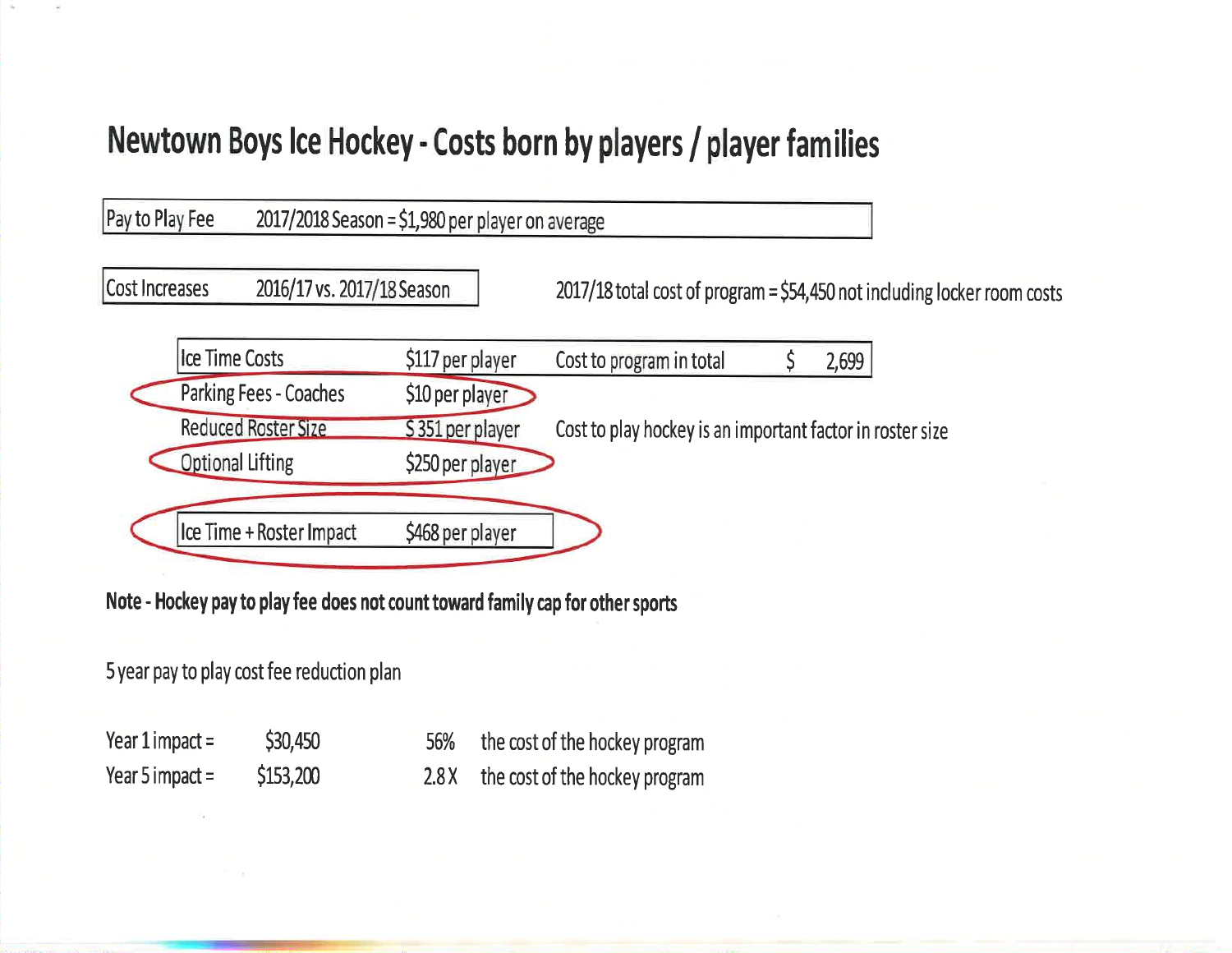

8 of 14 programs under \$500 vs NHS at \$2,000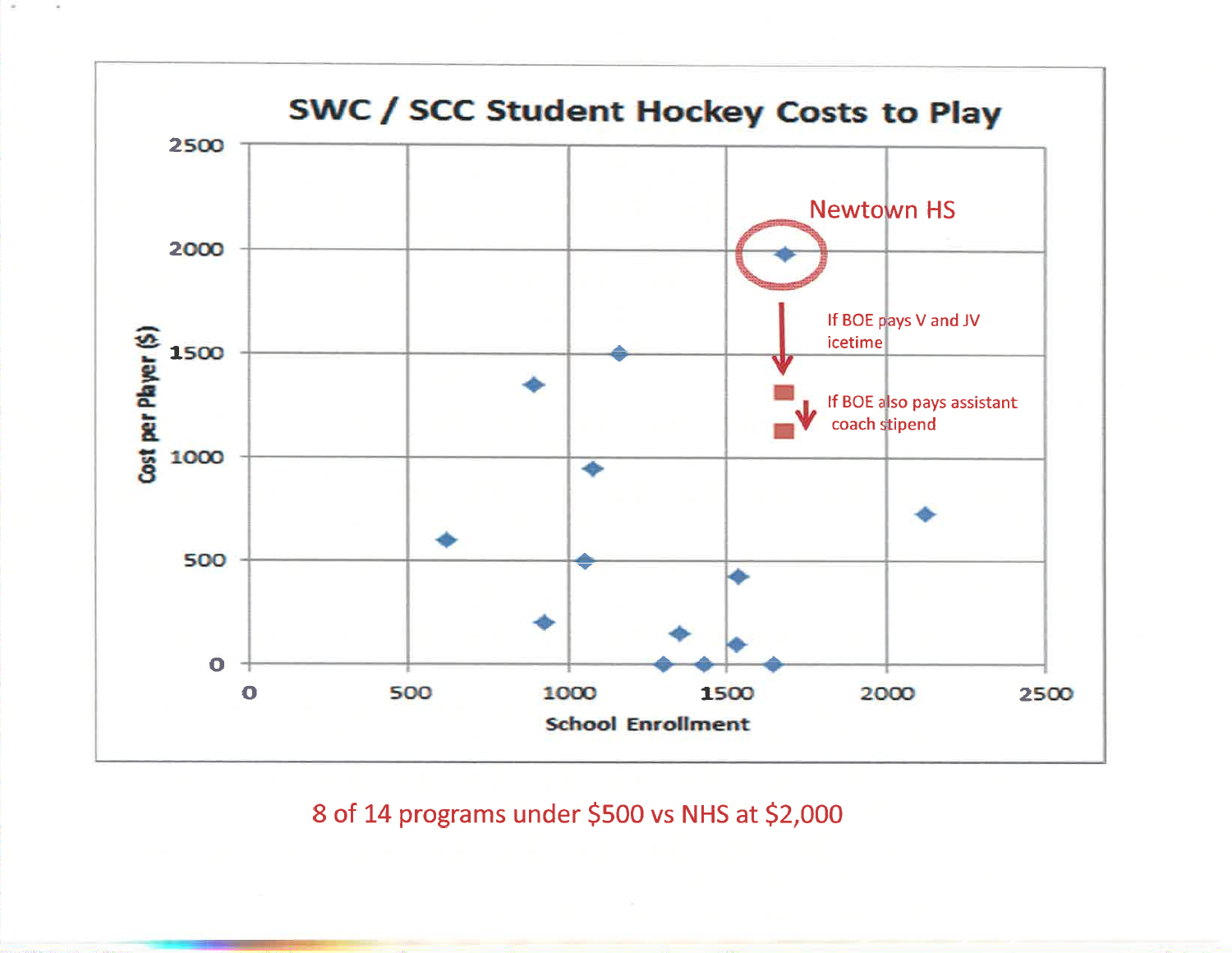### **NHS Band & Guard Program Fees & Expenses**

Marching Band Participation Fee - \$550

Varsity Winter Guard Varsity  $(8^{th} - 12^{th}$  graders) - \$600

Middle School Winter Guard  $(5<sup>th</sup> - 8<sup>th</sup>$  graders) - \$400

Winter Percussion  $(7<sup>th</sup> - 12<sup>th</sup>$  graders) - \$575

Overall Budget for Fall & Winter Programs Approximately \$125,000.00 (varies per year)

- Fall Marching Band 2017 Budget: \$80,933
- Winter Percussion 2017-18 Budget: \$20,475
- Winter Guard 2017-18 Budget: \$21,495

### Expenses that the BOE could possibly help with:

Custodian/Security Fees - 2017 Fall Home Show - \$1,324.88

Custodial/Security Fees - 2017 Winter Home Show - \$2,260.52

Dry cleaning of Marching Band Uniforms - \$2,000.00 (approx.)

Marching Band Drum Major Camp: \$1700 (approx.)

Marching Band Drill Writing: \$2,000.00

I would be happy to speak with any BOE Member if you would like more information on the band and guard program.

Michele Buzzi 38 Obtuse Road Newtown, CT (203) 417-8948 mbuzzijr@att.net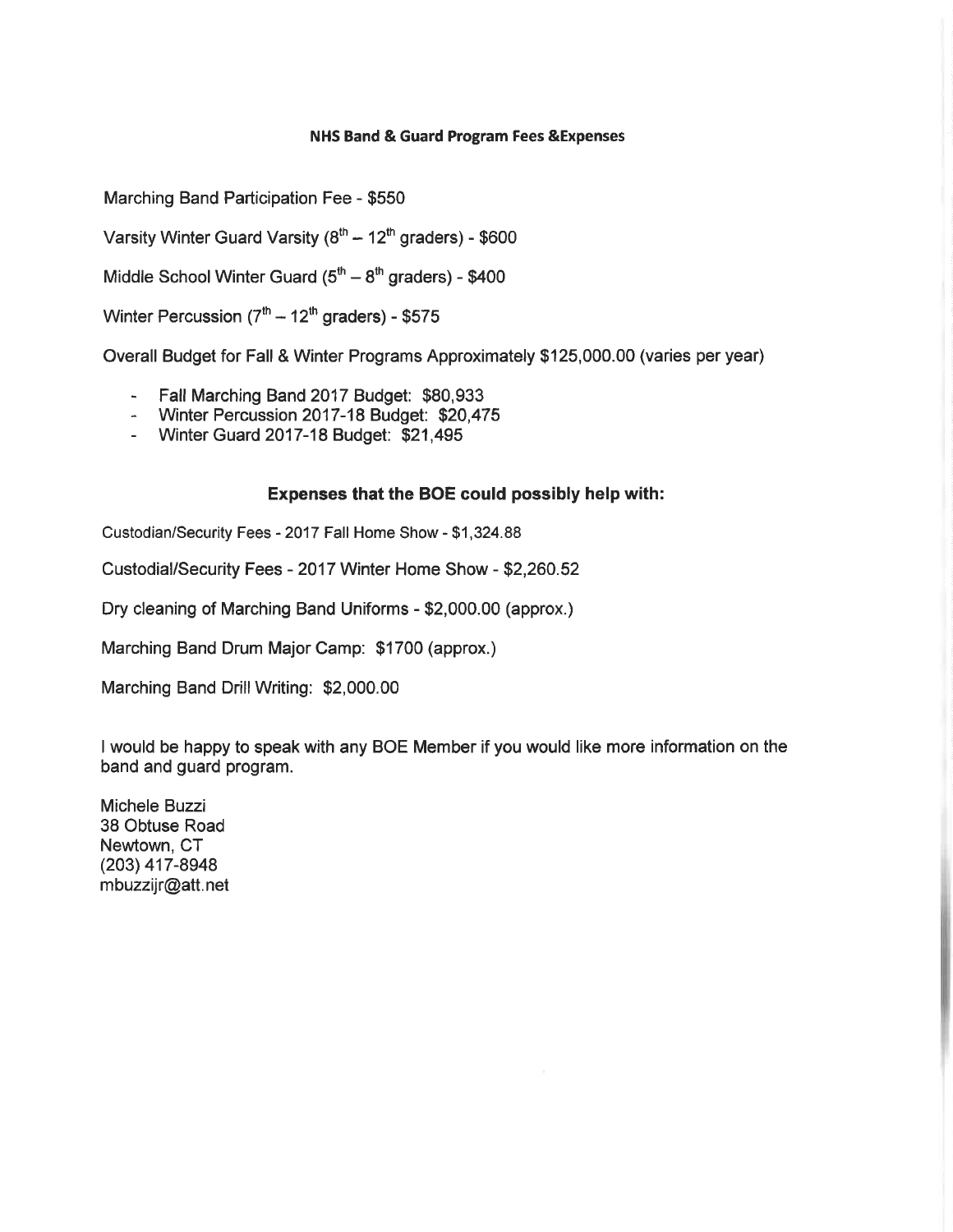|              | <b>Proposed Operational Plan for 2018-19</b>            |            |                      | Percent     |                |         |                 |
|--------------|---------------------------------------------------------|------------|----------------------|-------------|----------------|---------|-----------------|
|              |                                                         |            | Cumulative           | of Decrease |                | Percent | Final \$        |
|              | 2017-18 Approved Budget                                 | 74,340,674 | Adjustment           | or Increase | <b>Balance</b> | Change  | <b>Increase</b> |
|              | 2018-19 Superintendent's Request                        | 75,990,687 | 1,650,013            |             |                | 2.22%   |                 |
|              | <b>BOE Adjustments to Superintendent's Plan 2/1/18</b>  |            |                      |             |                |         |                 |
|              | <b>Technical Adjustments</b>                            |            |                      |             |                | 2.22%   |                 |
| 1            | Academic Resource Center (ARC) to be grant funded       | (20,000)   | (20,000)             | $-0.03\%$   | 75,970,687     | 2.19%   | 1,630,013       |
| $\mathbf{2}$ | Restoration of Network Specialist (non shared)          | 15,000     | (5,000)              | $-0.01%$    | 75,985,687     | 2.21%   | 1,645,013       |
| 3            | HS Science Supplies PLTW -\$7,500 to be grant funded    | (7,500)    | (12,500)             | $-0.02%$    | 75,978,187     | 2.20%   | 1,637,513       |
| 4            | HAW Projects from HAW fund                              | (25,000)   | (37,500)             | $-0.05%$    | 75,953,187     | 2.17%   | 1,612,513       |
| 5            | Propane adjustment, plus \$0.20 per gallon (77,220 gal) | 15,444     | (22,056)             | $-0.03%$    | 75,968,631     | 2.19%   | 1,627,957       |
| 6            |                                                         |            | (22,056)             | $-0.03%$    | 75,968,631     | 2.19%   | 1,627,957       |
| 7<br>8       |                                                         |            | (22,056)             |             |                |         |                 |
|              |                                                         |            | (22,056)             |             |                |         |                 |
|              |                                                         |            | (22,056)<br>(22,056) |             |                |         |                 |
|              |                                                         |            | (22,056)             |             |                |         |                 |
|              |                                                         |            | (22,056)             |             |                |         |                 |
|              |                                                         |            | (22,056)             |             |                |         |                 |
|              |                                                         |            | (22,056)             |             |                |         |                 |
|              |                                                         |            | (22,056)             |             |                |         |                 |
|              |                                                         |            | (22,056)             |             |                |         |                 |
|              |                                                         |            | (22,056)             |             |                |         |                 |
|              |                                                         |            | (22,056)             |             |                |         |                 |
|              | <b>BOARD OF EDUCATION'S CURRENT PROPOSED BUDGET</b>     |            | (22, 056)            | $-0.03%$    | 75,968,631     | 2.19%   | 1,627,957       |
|              | <b>Total Adjustments</b>                                |            | (22,056)             |             |                |         |                 |
|              | <b>Percent Reduction</b>                                |            |                      | $-0.03%$    |                |         |                 |
|              | <b>Proposed BOE Current Budget</b>                      |            |                      |             | 75,968,631     |         |                 |
|              | Proposed Budget % Increase                              |            |                      |             |                | 2.19%   |                 |
|              | Proposed Budget \$ Increase                             |            |                      |             |                |         | 1,627,957       |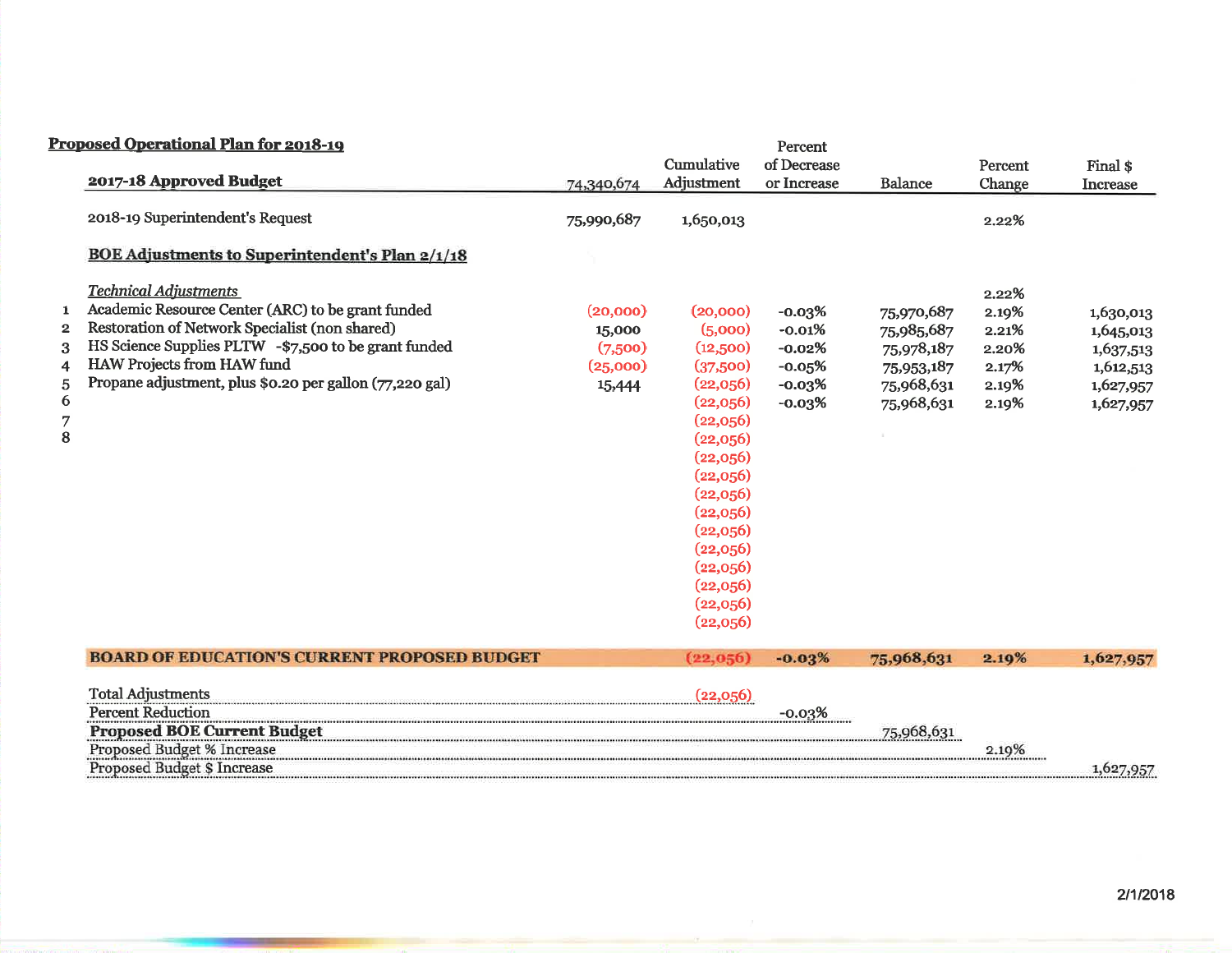| RANKING        | <b>LOCATION</b>      | <b>PROJECT</b>                                  | <b>AMOUNT</b>    |
|----------------|----------------------|-------------------------------------------------|------------------|
|                |                      |                                                 |                  |
| 1              | <b>High School</b>   | <b>Install Stadium Railings at stairs</b>       | \$<br>27,000.00  |
| $\overline{2}$ | Middle School        | <b>Sidewalk and Curb repairs</b>                | \$<br>25,000.00  |
| 3              | <b>High School</b>   | Replace stair treads/risers/landings B Wing     | \$<br>12,000.00  |
| 4              | Reed                 | Mullions and Exit devices at exterior doors     | \$<br>20,000.00  |
| 5              | Hawley               | Sidewalk replacement front entrance             | \$<br>10,000.00  |
| 6              | <b>Middle Gate</b>   | Install HVAC in Café                            | \$<br>35,000.00  |
| 7              | Reed                 | \$<br>Install Security camera to soccer field   | 5,000.00         |
| 8              | <b>Middle School</b> | Install Security camera front of building       | \$<br>5,000.00   |
| 9              | <b>High School</b>   | Install Card access readers at Garage and patio | \$<br>5,600.00   |
| 10             | <b>System Wide</b>   | Replace shop roof                               | \$<br>25,000.00  |
| 11             | Hawley               | Gym floor repairs                               | \$<br>15,000.00  |
| 12             | <b>Head O Meadow</b> | Carpet/Flooring replacement program             | \$<br>20,000.00  |
| 13             | Reed                 | Replace classrooms/halls                        | \$<br>25,000.00  |
| 14             | Middle School        | Non skid flooring VCT in orchestra pit          | \$<br>3,200.00   |
| 15             | <b>Middle School</b> | Install VCT at A Wing Annex                     | \$<br>4,000.00   |
| 16             | <b>High School</b>   | <b>Repaint Lockers</b>                          | \$<br>15,000.00  |
| 17             | Middle School        | Install sound system in Auditorium              | \$<br>20,000.00  |
| 18             | <b>High School</b>   | Install Fence at stadium adjacent to bleachers  | \$<br>12,000.00  |
| 19             | Reed                 | Carpet/Flooring replacement program             | \$<br>20,000.00  |
| 20             | <b>Head O Meadow</b> | Install VCT at custodial/dock areas             | \$<br>2,200.00   |
| 21             | <b>Middle School</b> | <b>Install VCT at FACS room</b>                 | \$<br>3,000.00   |
| 22             | <b>Middle School</b> | Install roof over stairs to boiler room         | \$<br>3,800.00   |
| 23             | <b>High School</b>   | Auto shop fence replace/blinds                  | \$<br>5,000.00   |
|                |                      |                                                 | \$<br>317,800.00 |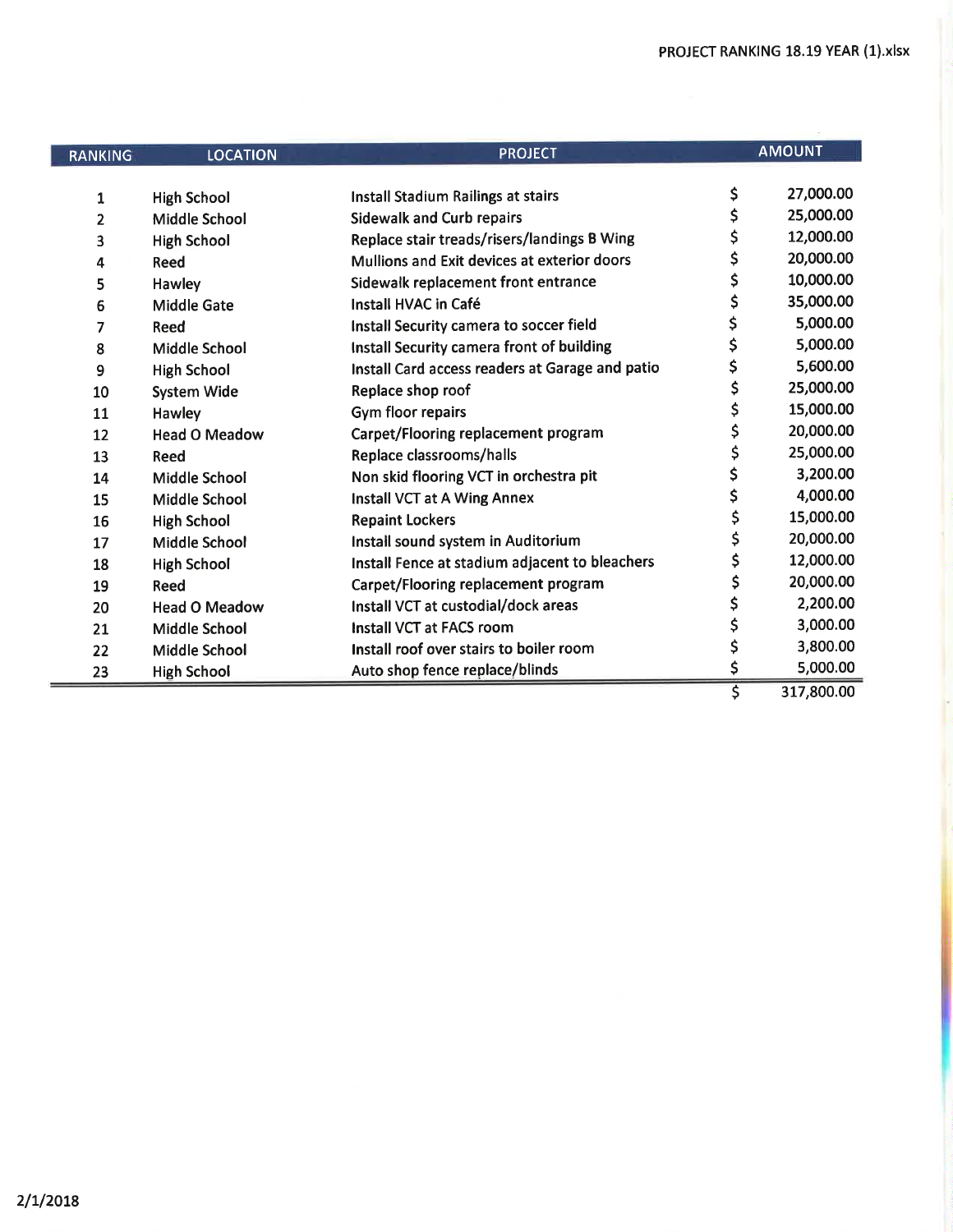#### PAY TO PARTICIPATE FEE ESTIMATE AND REDUCTION PLAN --- WITH COLUMN ADDITION FOR FLAT \$150 FEE FOR ALL SPORTS П

|                           |                           |    | <b>Current</b> |    |                          |     |                                              |                           |                |               |                          |               |                                              |               |                       |     |               |                 |               |                                                            |
|---------------------------|---------------------------|----|----------------|----|--------------------------|-----|----------------------------------------------|---------------------------|----------------|---------------|--------------------------|---------------|----------------------------------------------|---------------|-----------------------|-----|---------------|-----------------|---------------|------------------------------------------------------------|
|                           | <b>Players</b><br>2017-18 |    | 2017-18<br>Fee |    | <b>Expected</b>          |     | <b>After Family</b><br>Cap or<br>Scholarship | <b>Players</b><br>2018-19 | 2018-19<br>Fee |               | <b>Expected</b>          |               | <b>After Family</b><br>Cap or<br>Scholarship |               | 2018-19<br><b>Fee</b> |     |               | <b>Expected</b> |               | <b>After Family</b><br><b>Cap or</b><br><b>Scholarship</b> |
| <b>Fall Sports</b>        |                           |    |                |    |                          |     |                                              |                           |                |               |                          |               |                                              |               |                       |     |               |                 |               |                                                            |
| <b>Boys Cross Country</b> | 54                        | S. | 120            | \$ | 6,480                    | \$  | 5,430                                        | 54                        | \$<br>90       | \$            | 4,860                    | \$            | 4,770                                        | \$            |                       | 150 | $\frac{1}{2}$ | 8,100           | $\frac{3}{2}$ | 6,788                                                      |
| Girls Cross Country       | 42                        | \$ | 120            | \$ | 5,040                    | \$  | 4,180                                        | 42                        | \$<br>90       | \$            | 3,780                    | \$            | 3,690                                        | \$            |                       | 150 | \$            | 6,300           | $\frac{1}{2}$ | 5,225                                                      |
| Cheerleaders              | 19                        | S  | 120            | \$ | 2,280                    | \$  | 2,280                                        | 19                        | \$<br>90       | \$            | 1,710                    | \$            | 1,620                                        | $\frac{1}{2}$ |                       | 150 | \$            | 2,850           | \$            | 2,850                                                      |
| Dance                     | 19                        | \$ | 80             | \$ | 1,520                    | \$  | 1,520                                        | 19                        | \$<br>60       | \$            | 1,140                    | \$            | 1,080                                        | \$            |                       | 150 | \$            | 2,850           | \$            | 2,850                                                      |
| Girls Field Hockey        | 47                        | s  | 160            | \$ | 7,520                    | \$  | 7,200                                        | 47                        | \$<br>120      | \$            | 5,640                    | \$            | 5,520                                        | \$            |                       | 150 | \$            | 7,050           | \$            | 6,750                                                      |
| Football                  | 95                        | \$ | 160            | \$ | 15,200                   | \$  | 10,965                                       | 95                        | \$<br>120      | \$            | 11,400                   | \$            | 10,000                                       | \$            |                       | 150 | \$            | 14,250          | \$            | 10,280                                                     |
| Girls Soccer              | 41                        | \$ | 160            | \$ | 6,560                    | \$  | 6,140                                        | 41                        | \$<br>120      | \$            | 4,920                    | \$            | 4,800                                        | $\frac{1}{2}$ |                       | 150 | \$            | 6,150           | $\mathbf{\$}$ | 5,756                                                      |
| <b>Boys Soccer</b>        | 68                        | \$ | 160            | S, | 10,880                   | \$  | 10,080                                       | 68                        | \$<br>120      | \$            | 8,160                    | S             | 8,040                                        | \$            |                       | 150 | \$            | 10,200          | \$            | 9,450                                                      |
| Girls Swimming            | 38                        | \$ | 160            | \$ | 6,080                    | \$  | 5,760                                        | 38                        | \$<br>120      | \$            | 4,560                    | \$            | 4,440                                        | \$            |                       | 150 | \$            | 5,700           | \$            | 5,400                                                      |
| Girls Volleyball          | 38                        | \$ | 160            | \$ | 6,080                    | Ŝ   | 5,240                                        | 38                        | \$<br>120      | \$            | 4,560                    | \$            | 4,440                                        | \$            |                       | 150 | \$            | 5,700           | $\frac{1}{2}$ | 4,913                                                      |
| <b>Unified Sports</b>     | 28                        | \$ |                | \$ | $\overline{\phantom{a}}$ | \$  | $\frac{1}{2}$                                | 28                        | \$             | \$            | $\overline{\phantom{a}}$ | $\frac{1}{2}$ |                                              | \$            |                       |     | S             | ٠               | \$            |                                                            |
|                           |                           |    |                |    |                          |     |                                              |                           |                |               |                          |               |                                              |               |                       |     | \$            |                 | \$            | 60,261                                                     |
|                           |                           |    |                | \$ | 67,640                   | \$  | 58,795                                       |                           |                | \$            | 50,730                   | \$            | 48,400                                       |               |                       |     |               | 69,150          |               |                                                            |
| <b>Winter Sports</b>      |                           |    |                |    |                          |     |                                              |                           |                |               |                          |               | 2,880                                        |               |                       |     |               |                 | \$            |                                                            |
| <b>Boys Basketball</b>    | 26                        | \$ | 160            | \$ | 4,160                    | \$  | 3,840                                        | 26                        | \$<br>120      | S             | 3,120                    | \$            |                                              | \$            |                       | 150 | \$            | 3,900           |               | 3,600                                                      |
| Girls Basketball          | 23                        | \$ | 160            | \$ | 3,680                    | \$  | 3,360                                        | 23                        | \$<br>120      | \$            | 2,760                    | \$            | 2,520                                        | \$            |                       | 150 | \$            | 3,450           | \$            | 3,150                                                      |
| Wrestling                 | 19                        | \$ | 160            | \$ | 3,040                    | \$  | 2,720                                        | 19                        | \$<br>120      | \$            | 2,280                    | \$            | 2,040                                        | \$            |                       | 150 | \$            | 2,850           | \$            | 2,550                                                      |
| <b>Boys Swimming</b>      | 26                        | \$ | 160            | \$ | 4,160                    | \$  | 3,840                                        | 23                        | \$<br>120      | \$            | 2,760                    | \$            | 2,520                                        | \$            |                       | 150 | \$            | 3,450           | \$            | 3,185                                                      |
| Ice Hockey                | 28                        | \$ | ٠              | \$ | ÷                        | \$  |                                              | 28                        | \$             | \$            | ×                        | \$            |                                              | \$            |                       |     | \$            | ٠               | \$            |                                                            |
| Cheerleaders              | 17                        | \$ | 120            | \$ | 2,040                    | \$  | 1,800                                        | 17                        | \$<br>90       | \$            | 1,530                    | \$            | 1,350                                        | \$            |                       | 150 | \$            | 2,550           | <sup>\$</sup> | 2,250                                                      |
| Dance                     | 23                        | \$ | 80             | \$ | 1,840                    | \$  | 1,600                                        | 23                        | \$<br>60       | \$            | 1,380                    | \$            | 1,260                                        | \$            |                       | 150 | \$            | 3,450           | S             | 3,000                                                      |
| <b>Indoor Track Boys</b>  | 55                        | \$ | 120            | \$ | 6,600                    | \$  | 6,000                                        | 55                        | \$<br>90       | \$            | 4,950                    | \$            | 4,770                                        | \$            |                       | 150 | \$            | 8,250           | \$            | 7,500                                                      |
| <b>Indoor Track Girls</b> | 55                        | \$ | 120            | \$ | 6,600                    | \$  | 5,000                                        | 55                        | \$<br>90       | \$            | 4,950                    | \$            | 4,770                                        | \$            |                       | 150 | \$            | 8,250           | \$            | 6,250                                                      |
| Gymnastics                | 15                        | \$ |                | s  | $\blacksquare$           | \$  | $\rightarrow$                                | 15                        | \$             | \$            | $\tilde{\phantom{a}}$    | \$            | ×.                                           | \$            |                       |     | \$            | ٠               | \$            |                                                            |
|                           |                           |    |                | \$ | 32,120                   | \$  | 28,160                                       |                           |                | \$            | 23,730                   | \$            | 22,110                                       |               |                       |     | \$            | 36,150          | \$            | 31,485                                                     |
| <b>Spring Sports</b>      |                           |    |                |    |                          |     |                                              |                           |                |               |                          |               |                                              |               |                       |     |               |                 |               |                                                            |
| Baseball                  | 45                        | \$ | 160            | \$ | 7,200                    | \$  | 6,720                                        | 45                        | \$<br>120      | \$            | 5,400                    | \$            | 5,040                                        | \$            |                       | 150 | \$            | 6,750           | \$            | 6,300                                                      |
| Softball                  | 30                        | \$ | 160            | \$ | 4,800                    | \$  | 4,320                                        | 30                        | \$<br>120      | \$            | 3,600                    | \$            | 3,240                                        | \$            |                       | 150 | \$            | 4,500           | \$            | 4,050                                                      |
| Girls Lacrosse            | 40                        | \$ | 160            | \$ | 6,400                    | \$  | 5,000                                        | 40                        | \$<br>120      | <b>S</b>      | 4,800                    | \$            | 4,000                                        | \$            |                       | 150 | \$            | 6,000           | \$            | 4,688                                                      |
| <b>Boys Lacrosse</b>      | 55                        | \$ | 160            | \$ | 8,800                    | \$  | 5,000                                        | 55                        | \$<br>120      | \$            | 6,600                    | \$            | 4,000                                        | \$            |                       | 150 | \$            | 8,250           | \$            | 4,688                                                      |
| <b>Boys Tennis</b>        | 15                        | \$ | 120            | \$ | 1,800                    | \$  | 1,440                                        | 15                        | \$<br>90       | \$            | 1,350                    | \$            | 1,000                                        |               | \$                    | 150 | \$            | 2,250           | \$            | 1,800                                                      |
| Girls Tennis              | 15                        | \$ | 120            | \$ | 1,800                    | \$  | 1,440                                        | 15                        | \$<br>90       | \$            | 1,350                    | \$            | 1,000                                        |               | \$                    | 150 | \$            | 2,250           | \$            | 1,800                                                      |
| <b>Boys Golf</b>          | 10                        | \$ | 120            | \$ | 1,200                    | \$  | 840                                          | 10                        | \$<br>90       | \$            | 900                      | \$            | 720                                          |               | \$                    | 150 | \$            | 1,500           | \$            | 1,050                                                      |
| <b>Boys Track Spring</b>  | 65                        | \$ | <b>120</b>     | \$ | 7,800                    | \$  | 5,500                                        | 65                        | \$<br>90       | \$            | 5,850                    |               | 5,000                                        |               | \$                    | 150 | $\frac{1}{2}$ | 9,750           | \$            | 6,875                                                      |
| Girls Track Spring        | 90                        | \$ | 120            | -S | 10,800                   | \$  | 6,000                                        | 90                        | \$<br>90       | \$            | 8,100                    | \$            | 5,500                                        |               | \$                    | 150 | \$            | 13,500          | $\frac{3}{2}$ | 7,500                                                      |
| <b>Boys Volleyball</b>    | 25                        | \$ |                | S  |                          | S   |                                              | 25                        | \$             | \$            |                          | S             |                                              |               | \$                    |     | \$            |                 |               |                                                            |
| Girls Golf                | 8                         | \$ |                | \$ | $\overline{\phantom{a}}$ | \$  | ÷                                            | 8                         | \$<br>÷        | s             | $\overline{\phantom{a}}$ | \$            | ×.                                           |               | \$<br>$\frac{1}{2}$   |     |               | ٠               | \$            | ÷                                                          |
|                           |                           |    |                | \$ | 50,600                   | -\$ | 36,260                                       |                           |                | \$            | 37,950                   | -\$           | 29,500                                       |               |                       |     | \$            | 54,750          | $\frac{1}{2}$ | 38,750                                                     |
|                           |                           |    |                |    |                          |     |                                              |                           |                |               |                          |               |                                              |               |                       |     |               |                 |               |                                                            |
| Total                     | 1,174                     |    |                | \$ | 150,360 \$               |     | 123,215                                      | 1,171                     |                | $\frac{1}{2}$ | $112,410$ S              |               | 100,010                                      |               |                       |     |               | \$160,050       | $\frac{1}{2}$ | 130,496                                                    |

2/1/2018